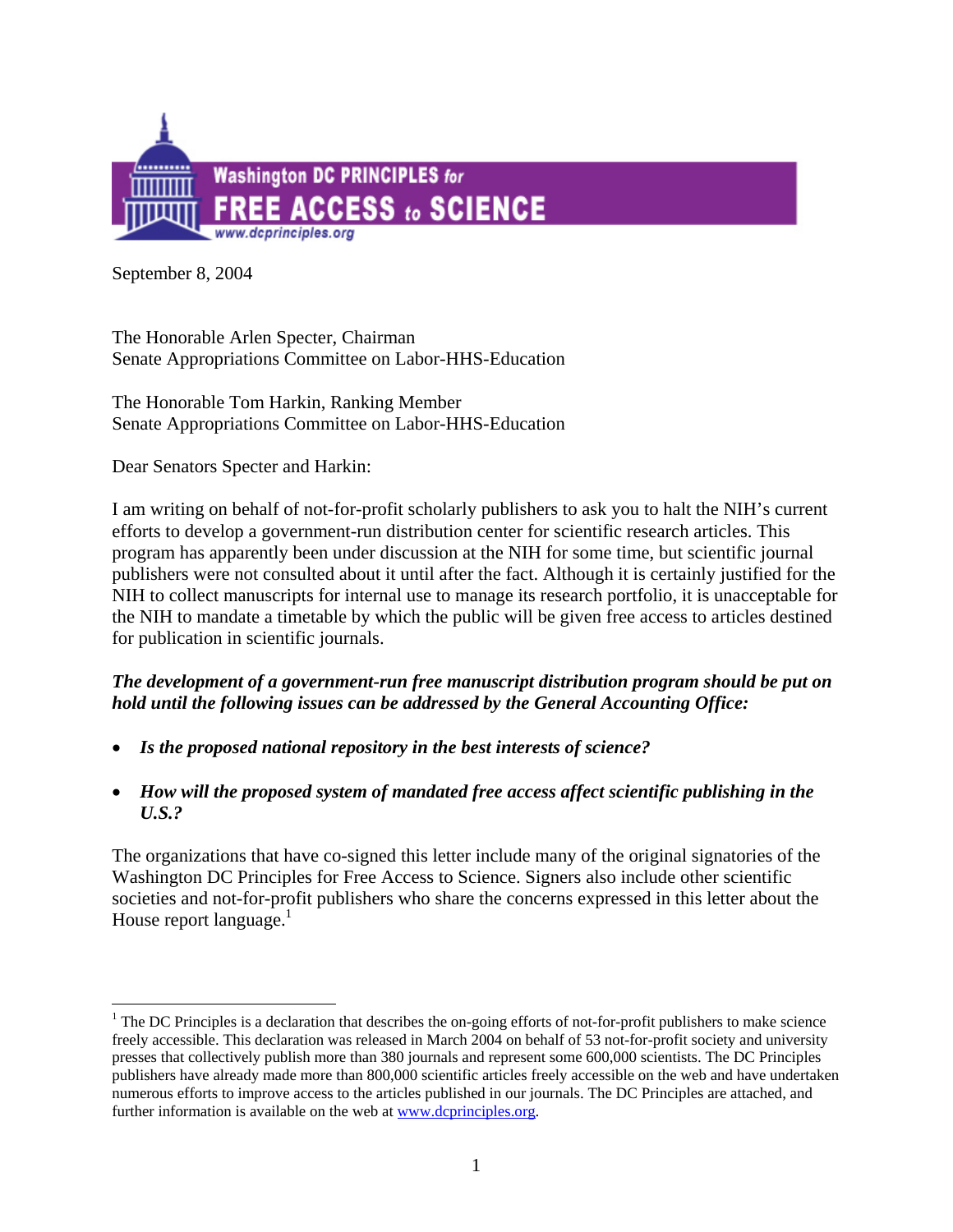NIH's plans to disseminate research manuscripts through PubMed Central first came to light when the House Appropriations Committee released the report that accompanied H.R. 2660. In the National Library of Medicine (NLM) section, the House instructed the NIH to develop a plan requiring extramural researchers to deposit with the NLM manuscripts accepted for publication in peer-reviewed scientific journals. We understand that the NIH requested this language and that in fact the agency had been working on this plan for at least a year. The House report also set a timetable for when manuscripts would be opened up to the public for free access. The general rule would be that manuscripts would be made publicly available after six months, but immediate free access would be granted if the author used NIH funds to pay publication-related costs such as page charges.

After information about the House report language was made public NIH Director Elias Zerhouni met with a group of scientific and medical publishers on July 28. In that meeting he said he was already prepared to propose a plan along the lines suggested in the House report. Publishers were surprised that the plan had been formulated without input of the not-for-profit community since our publications have been heavily involved in efforts to improve public access to scientific research.

### *As scientific publishers, our disagreement is not about whether scientific research should be made broadly and readily accessible. Rather, it is about how best to do so.*

As things now stand, depositing articles with the NLM's PubMed Central website is a voluntary decision made by publishers, and the publishers themselves determine when to lift subscriptionbased controls to access. A government-mandated schedule for giving away journal manuscripts will cause harm to some publications that rely upon subscription revenues to cover their costs. Furthermore, we object in principle to the notion that the government rather than the journal determines when it is appropriate to make content accessible.

[On Friday, September 3, a notice was published in the NIH](http://www.dcprinciples.org/) *Guide to Grants and Contracts*  [requesting comments on an agency plan "to enhance public access to NIH-funded health related](http://www.dcprinciples.org/)  [research information" by "\[e\]stablishing a comprehensive, searchable electronic resource of](http://www.dcprinciples.org/)  [NIH-funded research results and providing free access to all." The NIH plan does not require](http://www.dcprinciples.org/)  [immediate free access. Instead, all articles will be opened to the public after six months.](http://www.dcprinciples.org/)  [Nevertheless, the proposal will reduce the value of subscriptions to many journals because it](http://www.dcprinciples.org/)  [gives away the manuscripts of articles that have been accepted for publication.](http://www.dcprinciples.org/) 

### *Although Dr. Zerhouni modified the NIH proposal in response to some of the concerns of notfor-profit publishers, the fundamental elements of the House report language still stand. We urge the Senate to seek answers to important questions about the House recommendations before allowing the NIH to proceed.*

Financial issues are but one of the problems. Scholarly publishers in the U.S. have made significant investments in technology and software that have brought us to the point where scientific research reports are now rapidly available to a wider audience than ever before. Publishers need the support of the Congress to continue the major financial investments that electronic publishing requires. Legislative language such as that in the House report could put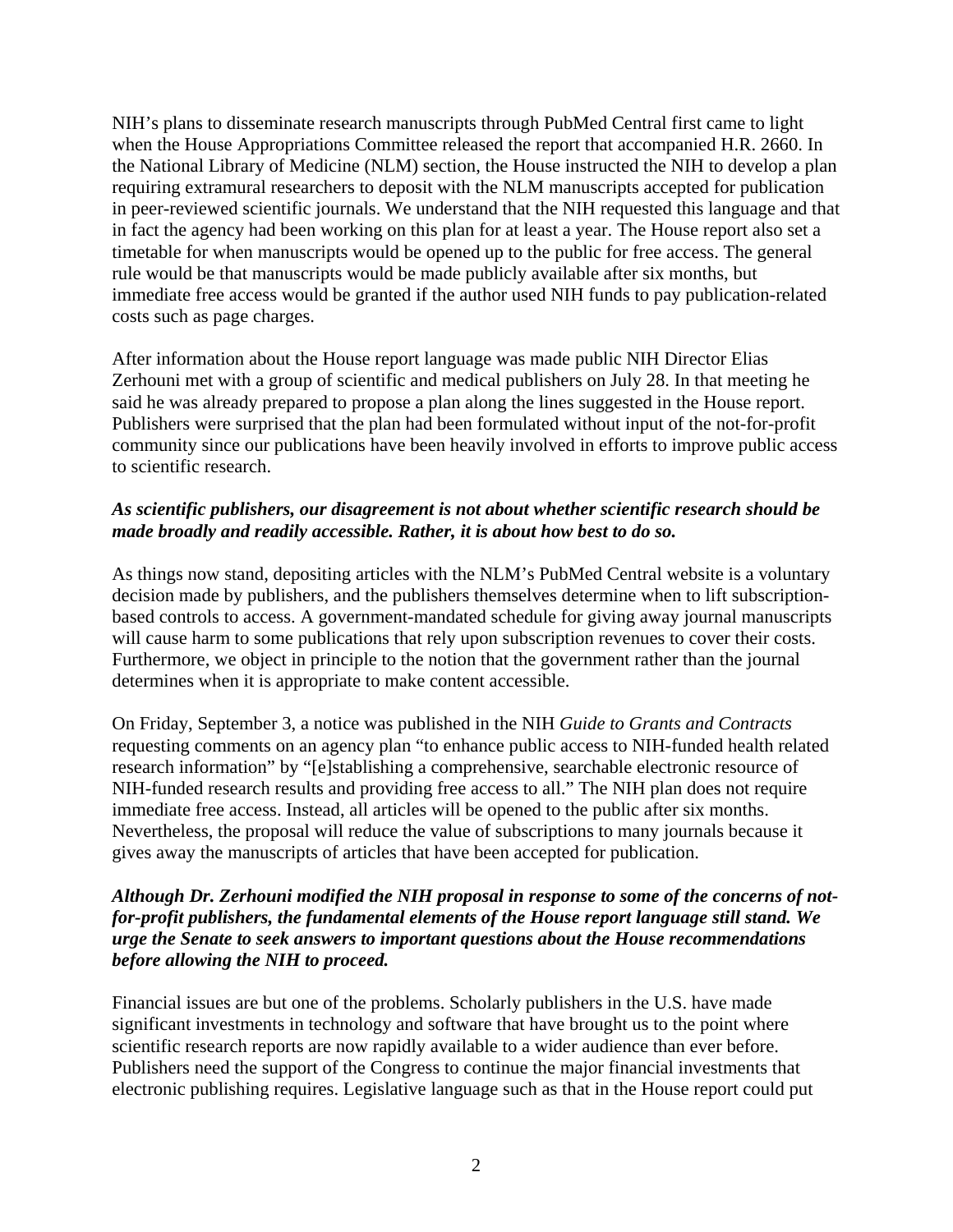the whole scholarly publishing enterprise at risk because it would prevent us from recovering publication costs, such as those associated with scientific peer review and editorial copyediting, as well as formatting and hosting electronic documents that are linked to references and supplemental materials.

Journals also play important roles in promoting science. By providing an outlet for the publication of specialized research, journals serve as a focal point for communities of scholars. Furthermore, the funds that scholarly societies derive from their journal programs have enabled them to fund many important innovations in electronic publishing, as well as to support research, scientific meetings, educational programs, etc.

# *Journal revenues underwrite activities that are a public good that supports science. A government-run mandatory distribution system threatens these activities because it undermines the viability of subscription-based publications.*

Beyond the question of economic impact on our journals, we do not believe that creation of a centralized government-run repository is necessary to ensure access to science or desirable as a matter of public policy. Some DC Principles signatories already deposit their content with PubMed Central on a voluntary basis. Others have opted not to do so and place their content instead on the HighWire Library of the Sciences & Medicine site at [http://highwire.stanford.edu/.](http://highwire.stanford.edu/) This website, which was privately developed by HighWire Press, has search capabilities exceeding those of PubMed Central. Readers can conduct sophisticated searches for content resident on the site including following reference links to other HighWire journals. In addition, readers can search for topics in the 14 million articles published in more than 4,500 Medline journals. As of this point in 2004, about 1 million of those articles are freely accessible.

There are other powerful tools available to provide ready access to the scientific literature. More than 500 scientific, technical, and medical publishers participate in *CrossRef* ([www.crossref.org\)](http://www.crossref.org/), a not-for-profit network established to provide reference linking across publications using Digital Object Identifiers (DOI) that are incorporated into the text of documents. Furthermore, the popular internet search engine Google searches the scientific literature so one can obtain scientific information even without knowledge of specialized sites.

# *The development of sites such as the HighWire Library of the Sciences & Medicine and CrossRef and the expanded utility of search engines such as Google demonstrate that it is unnecessary for content to reside on one server in order to find it. This further demonstrates that the private sector has already taken steps to provide ready access to the scientific literature.*

Turning PubMed Central into a national repository raises other policy concerns. First and foremost, it is not in the best interests of science to place a government agency in the position of gatekeeper for public access to research. Although the accepted manuscripts to be deposited in PubMed Central will have undergone peer review, scientific errors are sometimes discovered during copyediting and editorial proofreading. Inadvertent dissemination of erroneous information may have more significant consequences if such manuscripts are archived on an official government website.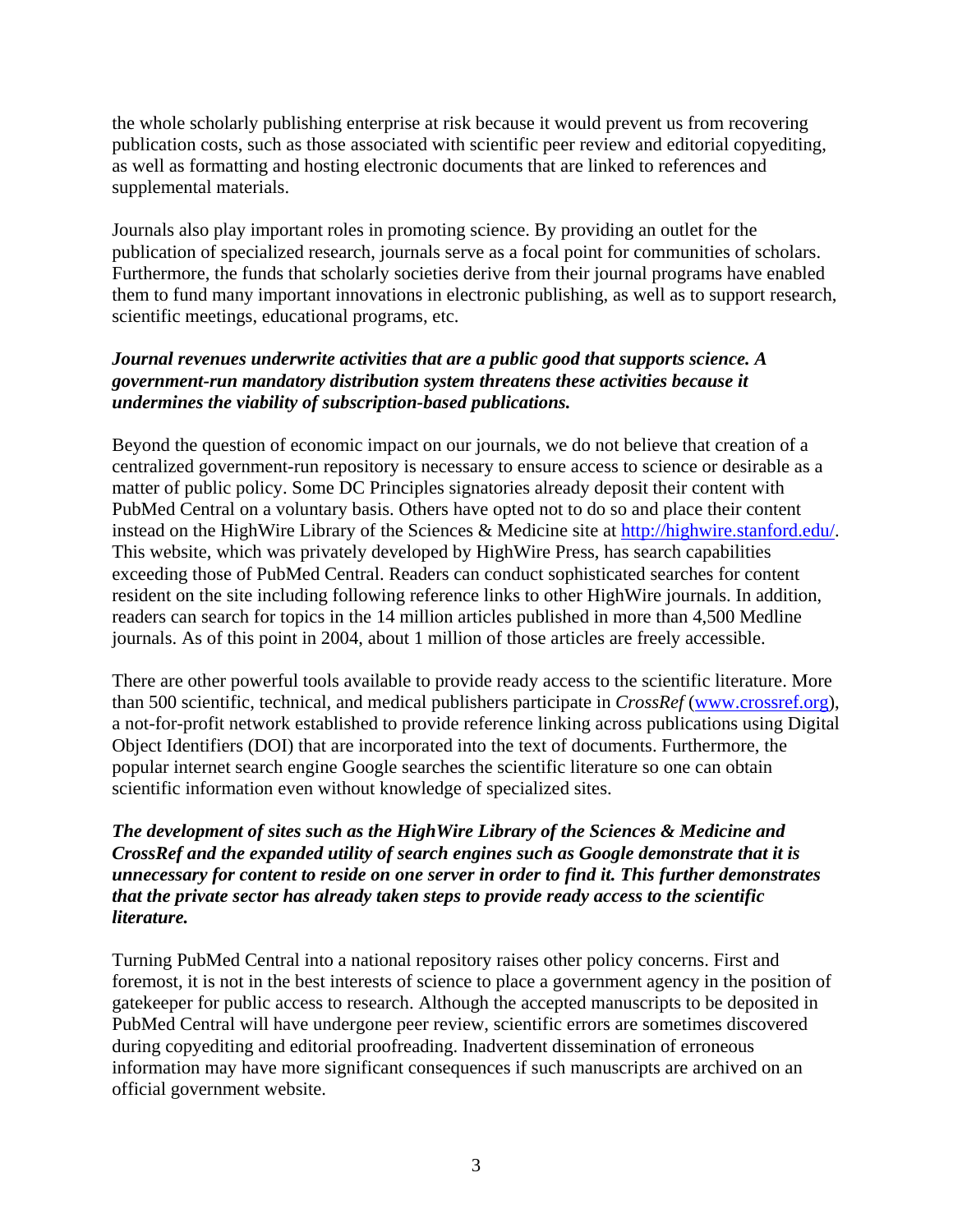In addition, the cost of developing and hosting such a website as well as the ongoing costs associated with maintaining it will stand in competition with NIH's research programs. PubMed Central already comprises a \$2.5 million annual expenditure within the budget of the National Library of Medicine. There are sharp differences of opinion about how much it would cost to establish a repository for all NIH-funded research manuscripts. NIH estimates that it would cost no more than another \$2.5 million, while some publishers believe that it might cost as much as \$50 million a year.

# *The assumptions underlying cost projections should be examined to determine how realistic they are.*

One of the main arguments underlying both the House language and the NIH proposal is that if tax dollars helped underwrite the research, the public should not have to pay further for access to research results. When this concern is raised, it is sometimes unclear whether "the public" in question refers to individual patients or to all consumers of research results, including scientists in academia and industry.

Helping individuals obtain information about medical conditions is one of the NIH's missions, and the Institutes have hundreds of web pages devoted to providing such information. These pages are centrally accessible from the NIH's own health information page ([http://health.nih.gov/\)](http://health.nih.gov/). In addition, information about on-going NIH clinical trials across the Institutes may be obtained from ([http://www.nih.gov/health/clinicaltrials.htm\)](http://www.nih.gov/health/clinicaltrials.htm). Health information is also available through the National Library of Medicine's MedLinePlus ([www.medlineplus.gov\)](http://www.medlineplus.gov/) and from the Department of Health and Human Services HealthFinder web page ([www.healthfinder.gov\)](http://www.healthfinder.gov/). These sites provide consumer-oriented content that has been reviewed by scientific experts as well as links to voluntary health organizations and support services.

Some argue that consumer-oriented information is insufficient and that as taxpayers, patients should have access to journal articles on their conditions. However, the House proposal will only provide access to research funded by the NIH. If as the NIH argues, this only covers about a third of research articles published, then patients will still find themselves without access to twothirds of the scientific literature.

#### *Solving the problem of patient access to research will require cooperative efforts between patients and publishers. Most of our journals already provide copies of articles without charge to individuals dealing with personal or familial health problems. Publishers are also exploring with voluntary health agencies additional ways to expedite access to this information.*

What about other "public" consumers of research? Up until this point, the norm was that journal subscriptions were a cost of doing research. The advent of the Internet makes it easier to disseminate information, but it does not eliminate the costs of publishing.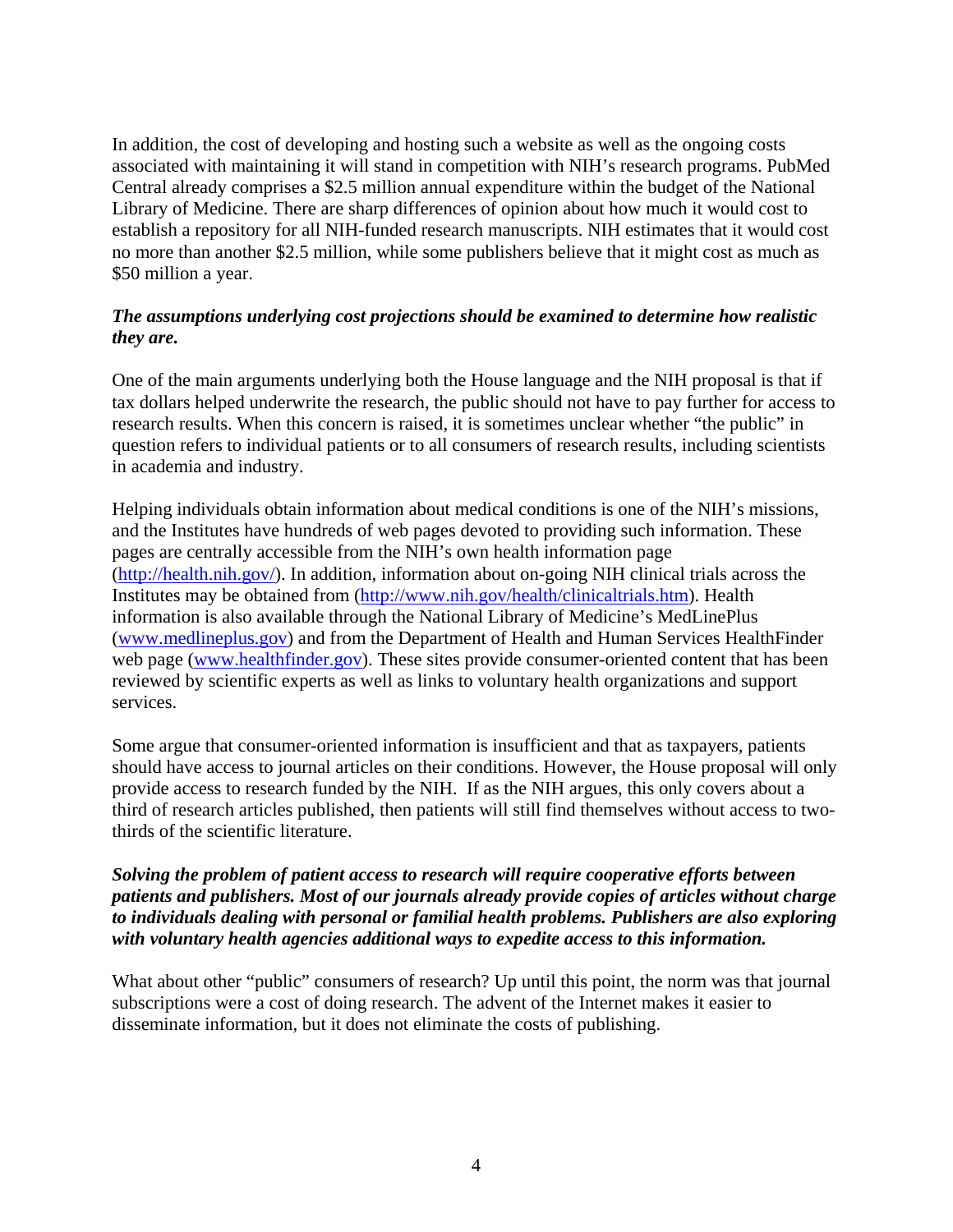### *The NIH should not take it upon itself to donate scientific content not only to U.S. researchers and companies but also to the world at large, particularly when doing so will harm the economic interests of U.S. scientific publishers.*

Providing free access to research manuscripts also has intellectual property implications. Manuscripts will have to be deposited with PubMed Central even if only one author receives NIH funds. In this era of collaborative science, research teams often include scientists from several nations so this language would put the U.S. government in the position of mandating the disposition of intellectual property from researchers around the world.

In conclusion we strongly urge you to halt the NIH's efforts to make PubMed Central a repository for research manuscripts until the General Account Office can address the aforementioned issues.

Sincerely,

Water Chat

Martin Frank, PhD Coordinator, DC Principles Coalition Executive Director, American Physiological Society

Attachment: DC Principles of Free Access to Science

#### *This undersigned organizations are members of the DC Principles Coalition unless otherwise indicated:*

American Association of Anatomists\* [American Academy of Pediatrics](http://www.aap.org/)  [American Association for Cancer Research](http://www.aacr.org/)  [American Association for Clinical Chemistry](http://www.aacc.org/)  [American Cancer Society](http://www.cancer.org/docroot/home/index.asp) [American College of Chest Physicians](http://www.chestnet.org/) [American College of Nutrition](http://www.am-coll-nutr.org/)  [American College of Physicians](http://www.acponline.org/)  [American Dairy Science Association](http://www.acpjc.org/?hp)  [American Diabetes Association](http://www.diabetes.org/home.jsp) [American Institute of Biological Sciences](http://www.aibs.org/core/index.html) [American Physiological Society](http://www.the-aps.org/)  [American Psychiatric Publishing](http://www.appi.org/) [American Roentgen Ray Society](https://www.arrs.org/ScriptContent/Index.cfm)  American Society for Biochemistry and Molecular Biolog[y](http://www.asbmb.org/ASBMB/site.nsf)  [American Society for Clinical Investigation](http://www.asci-jci.org/)  [American Society for Clinical Nutrition](http://www.ascn.org/)  [American Society for Investigative Pathology](http://www.asip.org/)  American Society for Nutritional Science[s](http://www.asns.org/)  [American Society for Pharmacology and Experimental Therapeutics](http://www.aspet.org/)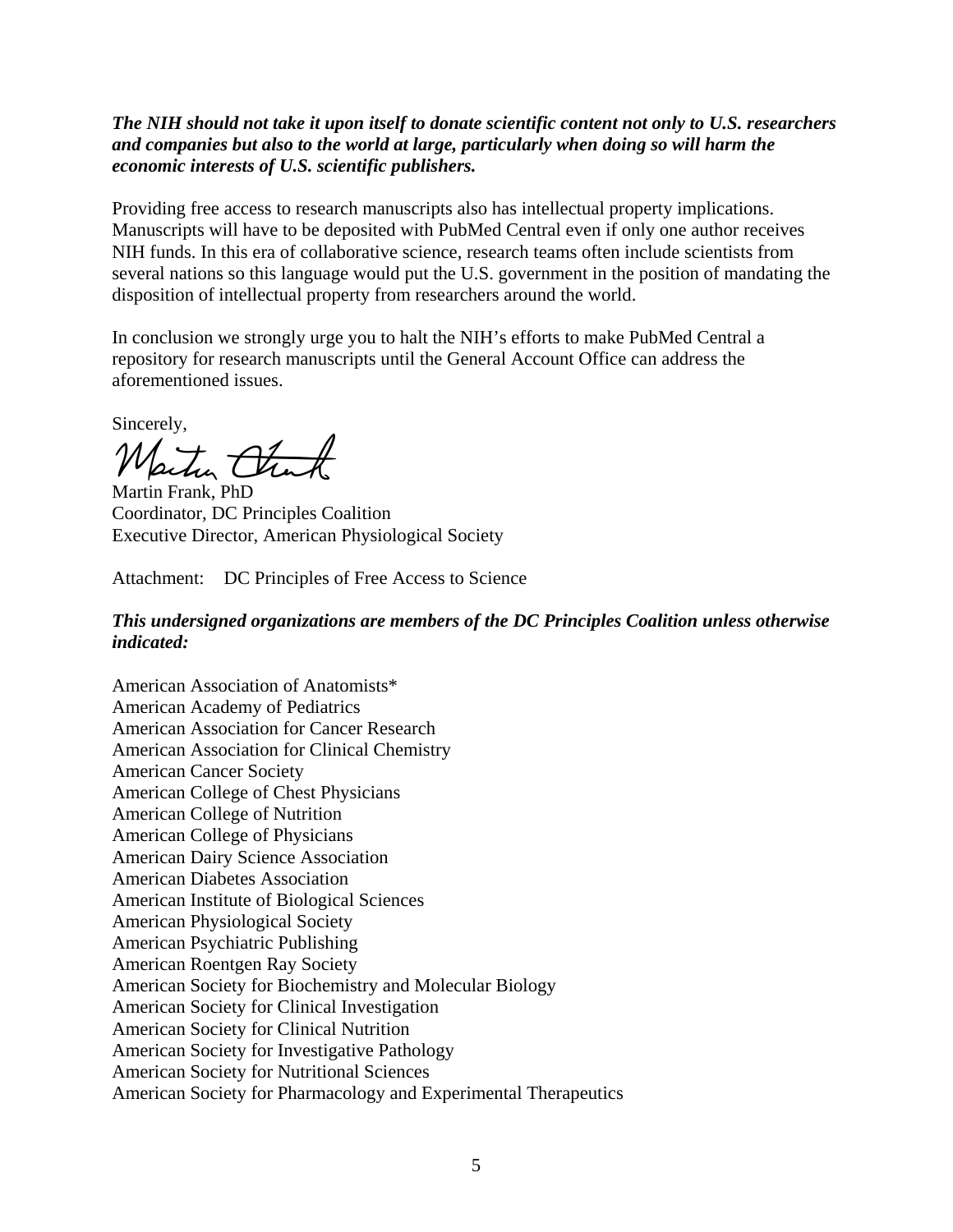[American Society of Animal Science](http://www.asas.org/)  [American Society of Hematology](http://www.hematology.org/)  American Society of Clinical Oncology American Society of Plant Biologists American Society of Tropical Medicine and Hygien[e](http://www.astmh.org/)  [Anthropology Review Database](http://wings.buffalo.edu/ARD)  [Association for Molecular Pathology](http://www.ampweb.org/)  Association for Research [in Vision and Ophthalmology](http://www.arvo.org/root/index.asp)  [Association of Biomolecular Resource Facilities](http://www.abrf.org/)  [Biophysical Society](http://www.biophysics.org/) Company of Biologists Limite[d](http://www.biologists.com/web/)  Cooper Ornithological Society\* Genetics Society of Americ[a](http://www.genetics-gsa.org/)  Pacific Seabird Group\* [Project Hope](http://www.projecthope.org/) [Protein Society](http://www.proteinsociety.org/)  [Radiological Society of North America](http://www.rsna.org/)  RNA Society\* [Royal College of Psychiatrists](http://www.rcpsych.ac.uk/)  [Society for Experimental Biology and Medicine](http://www.sebm.org/)  [Society for Leukocyte Biology](http://www.leukocytebiology.org/) [Society for Neuroscience](http://web.sfn.org/) [Society for the Study of Reproduction](http://www.ssr.org/) [Society of Nuclear Medicine](http://interactive.snm.org/index.cfm?pageid=10&rpid=1977) [Society of Surgical Oncology](http://www.surgonc.org/) [The American Society of Nephrology](http://www.asn-online.org/) [The Botanical Society of America](http://www.botany.org/)  [The Endocrine Society](http://www.endo-society.org/)  [The Histochemical Society](http://www.histochemicalsociety.org/)  [The International & American Associations for Dental Research](http://www.dentalresearch.org/)  [The Physiological Society](http://www.physoc.org/)  [The Rockefeller University Press](http://www.rockefeller.edu/rupress/)  [Society of National Association Publications](http://www.snaponline.org/) Waterbird Society\* Wilson Ornithological Society\*

*\*Not a DC Principles signatory*